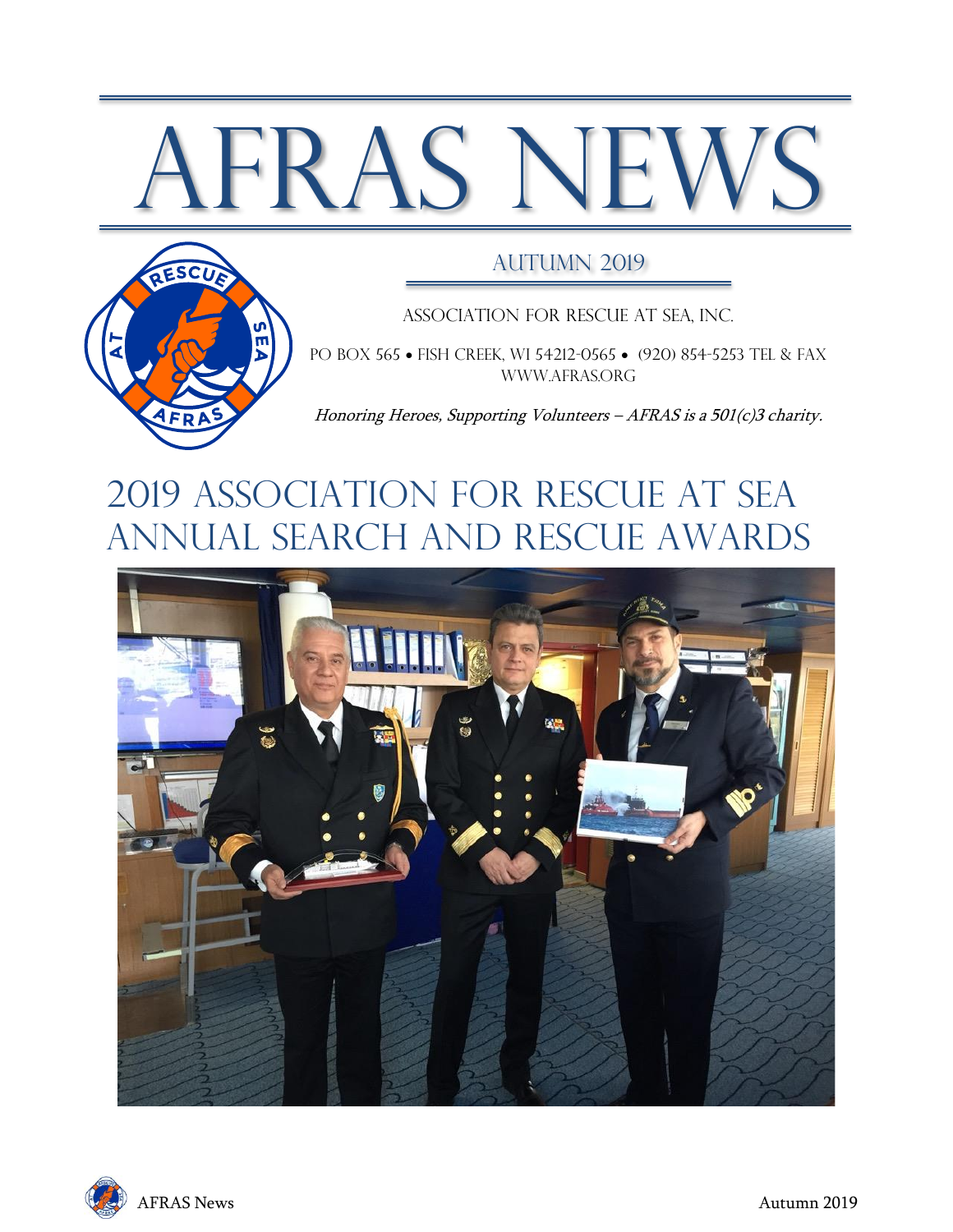# U.S. Coast Guardsman, Professional Mariners Lauded for At-Sea Heroics

A U.S. Coast Guardsman, a cruise ship captain and crew and the captains and crews of four commercial ships will be formally recognized for saving mariners in peril at the Association for Rescue at Sea annual Capitol Hill Gold Medal awards ceremony in Washington, D.C., Wednesday.

The annual event will be held at the Rayburn House Office Building Oct. 30, and is hosted by Congressman Sean Patrick Maloney. The Commandant of the U.S. Coast Guard, as well as other senior maritime and congressional officials, will also attend.

This year's honorees include:

- Coast Guard [helicopter rescue swimmer](https://www.dvidshub.net/video/640450/coast-guard-rescues-4-fishermen-60-miles-off-maine-coast) Petty Officer 2nd Class Michael Kelly[, who rescued four mariners](https://twitter.com/AFRAS_inc/status/1188288366523105280?s=20)  [in distress off the Maine coast in November.](https://twitter.com/AFRAS_inc/status/1188288366523105280?s=20)
- Captain Pietro Sinisi and the crew of the cruise shi[p Costa Luminosa,](https://www.costacruises.com/fleet/luminosa/v1.html) who saved 11 lives from a burning [fish carrier](https://twitter.com/AFRAS_inc/status/1188283517811253248?s=20) in the Aegean Sea.
- The captains and crews from four [Amver-participating](https://amver.com/) commercial ships the vessel[s Green Lake,](http://www.vesseltracking.net/ship/green-lake-9158288) New [Century 1,](http://www.vesseltracking.net/ship/new-century-1-9229398) [Genco Augustus](http://www.vesseltracking.net/ship/genco-augustus-9361249) and [Venus Spirit](http://www.vesseltracking.net/ship/venus-spirit-9505900) – who joined forces and [saved the lives of 15 people who had](https://twitter.com/AFRAS_inc/status/1188280653831458816?s=20)  [to abandon ship from a burning car carrier in the Pacific.](https://twitter.com/AFRAS_inc/status/1188280653831458816?s=20)

AFRAS helps protect mariners from the perils of the sea by providing monetary and in-kind donations to world volunteer maritime search and rescue organizations. The charity also recognizes and honors extraordinary maritime rescues through its awards program and annual ceremony. AFRAS is a 501(c)3 non-profit charity. Visit [AFRAS](https://www.afras.org/)  [online](https://www.afras.org/) to learn more about the organization, o[r to make a charitable donation.](https://www.afras.org/index.php/donation/)

# AMVER AWARDs



Crews from four commercial ships rescued 15 people who abandoned a burning car carrier in the middle of the Pacific Ocean in January. The captains and crews

of these ships will be awarded the Association for Rescue at Sea Amver Award for their heroic actions.

Japanese counterparts alerted the U.S. Coast Guard Fourteenth District, in Hawaii, that the m/v Sincerity Ace, a 650-foot car carrier with 21 crewmembers aboard, was on fire and the crew was preparing to abandon ship, Dec. 31, 2018. The Sincerity Ace was approximately 480 nautical miles north northwest of Wake Island, and about 1,800 nautical miles from Honolulu.

The U.S. Coast Guard launched search and rescue assets and diverted the four commercial ships to assist on-scene, using the Amver system – the captains and crews of the motor vessels Green Lake, New Century

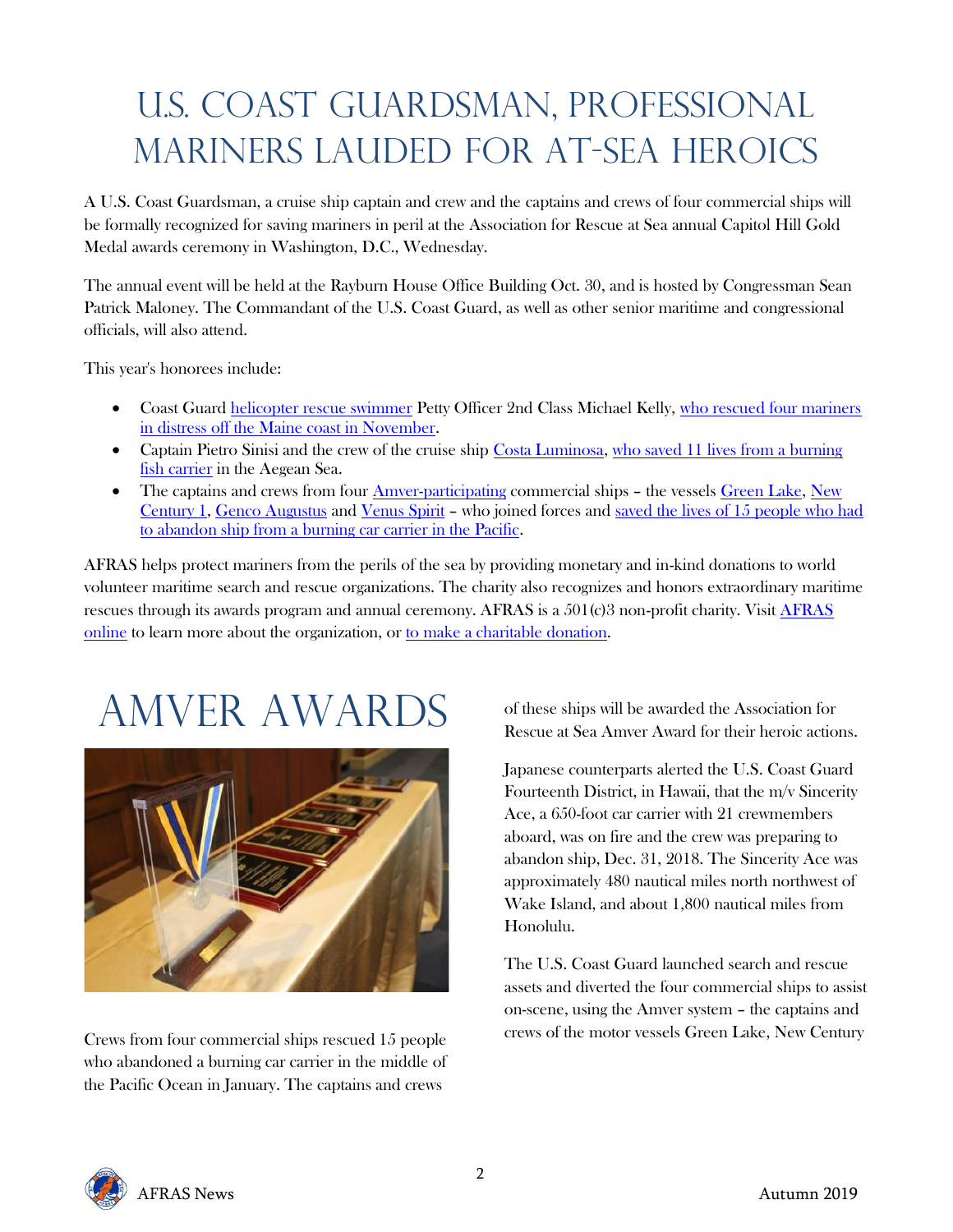

Hill Gold Medal Ceremony, to be held at Washington, D.C., Oct. 30. Representatives from the U.S. Coast Guard-operated Amver program will be on-hand to help present the award.

"Our Capitol Hill awards ceremony provides an opportunity to recognize heroes who have shown unfailing

courage and selflessness in continuing the long and proud tradition of saving those in peril on the seas. I am excited to recognize and celebrate members of the merchant marine fleet for their extraordinary action in aiding fellow mariners in distress," said Capt. Joe Re (USCG Ret.), AFRAS President.

The m/v Green Lake is owned by Seabulk Fleet Management USA; m/v New Century 1 by Toyofuji Shipping Co Ltd Japan; m/v Genco Augustus by Genco Ship Management LLC USA; and, m/v Venus Spirit by Nissan Motor Car Carrier Japan.



1, Genco Augustus and Venus Spirit all volunteered to help their fellow mariners, and made way to the Sincerity Ace's location.

On-scene, the ships' crews faced winds gusting to 30 knots and 17-20 foot waves. The captain and crew of the Green Lake – the first ship to arrive at the Sincerity Ace – assumed On-Scene Coordinator duties. Eventually, the Sincerity Ace broadcast that the onboard fire had grown beyond the crew's ability to control it. It was time to abandon ship.

Unfortunately, not everyone from the Sincerity Ace survived the ordeal. The crews of the four commercial ships were able to safely rescue 15 members of the 21-person crew. It was not an easy job, due to weather conditions and aspects of the ships themselves. Captain William Boyce, of the Green Lake, told gCaptain.com that, "Due to the sea state and our high freeboard, it was very difficult to maneuver, bring the ship alongside each survivor, and get them on board with limited retrieval resources."

The captains and crews will be honored at the annual Association for Rescue at Sea Capitol

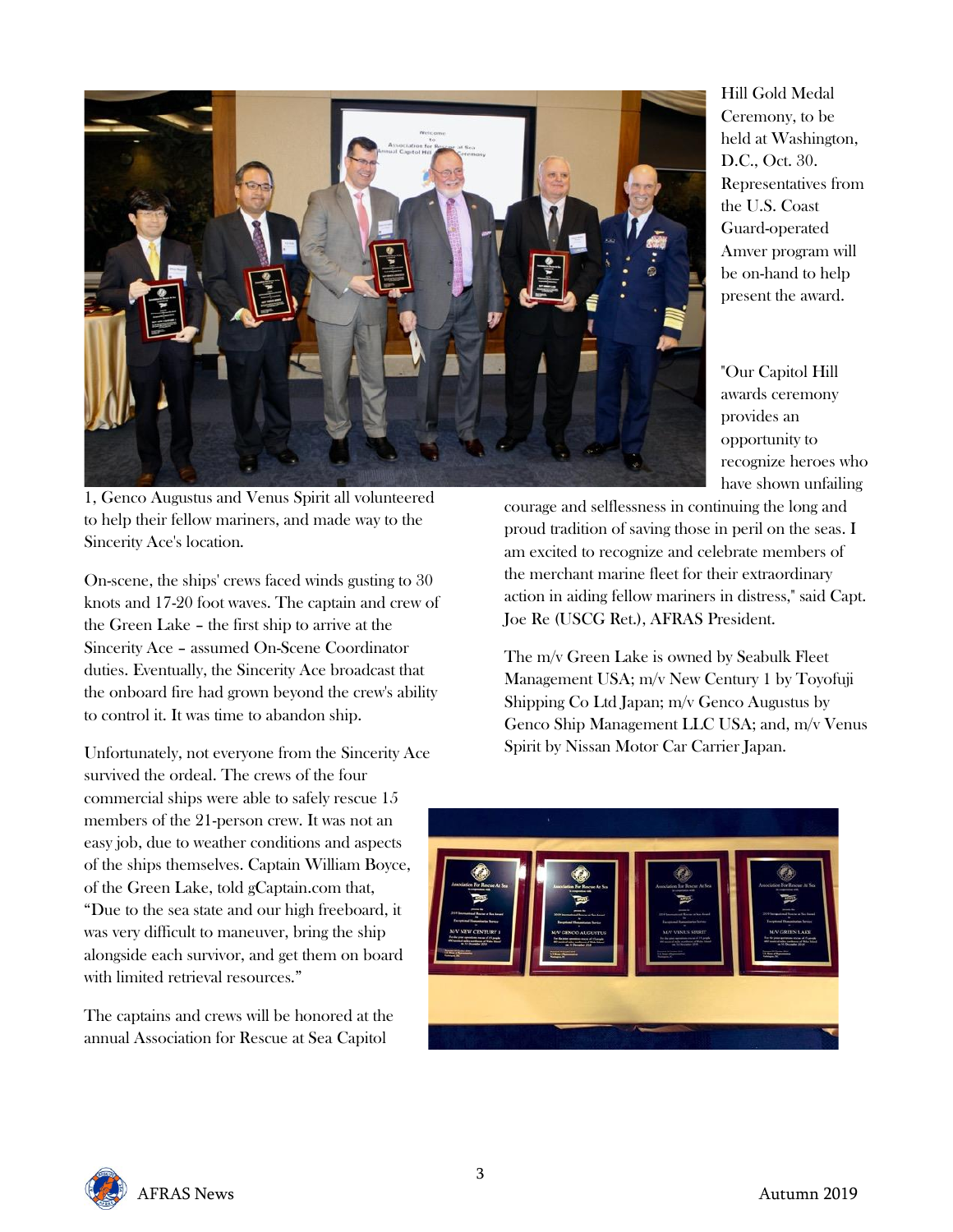# Cruise Ship Humanitarian Assistance Award Winner



A cruise ship crew rescued eleven seafarers from their burning ship in the Aegean Sea Nov. 20, 2018. The captain and crew of the Italian-flagged Costa Luminosa have been selected to receive this year's Association for Rescue at Sea Cruise Ship Humanitarian Assistance Award for their heroic actions.

The Costa Luminosa was underway with passengers when the crew was contacted by Joint Rescue Coordination Center Piraeus (in Greece) notifying them that the crew of the Turkish-flagged fish carrier Kilic 1 was in distress, due to an engine room fire. Captain Pietro Sinisi diverted the cruise ship to the Kilic 1, just five nautical miles from their position.

On-scene conditions were not optimal for a rescue mission – it was just after midnight, so darkness was a factor, as well as 30-knot winds and six-foot seas.

Captain Sinisi activated the ship's emergency response plan, and the crew – at risk to their own safety – was able to launch one of the Costa Luminosa's tender boats. The small boat crew fought through the conditions, including dense smoke emanating from the burning Kilic 1, was able to maneuver alongside and safely rescue all 11 crewmembers. The survivors were safely transferred to a nearby cargo ship.

"I just saw firsthand the amazing efforts of the crew working together to provide aid in a time of need," said passenger Michele Jackson in a social media post, as reported by Maritime Executive Nov. 21.

Captain Sinisi will accept the AFRAS award at the organization's annual Capitol Hill Gold Medal Ceremony, held at Washington, D.C., Oct. 30., from event sponsor Cruise Line International Association, will be on-hand to help present the award to Captain Sinisi.

"Our Capitol Hill Awards Ceremony provides an opportunity to recognize heroes who have shown unfailing courage and selflessness in continuing the long and proud tradition of saving those in peril on the seas. I am excited to recognize and celebrate members of the cruise ship industry for their extraordinary action in aiding fellow mariners in distress," said Capt. Joe Re (USCG Ret.), AFRAS President.



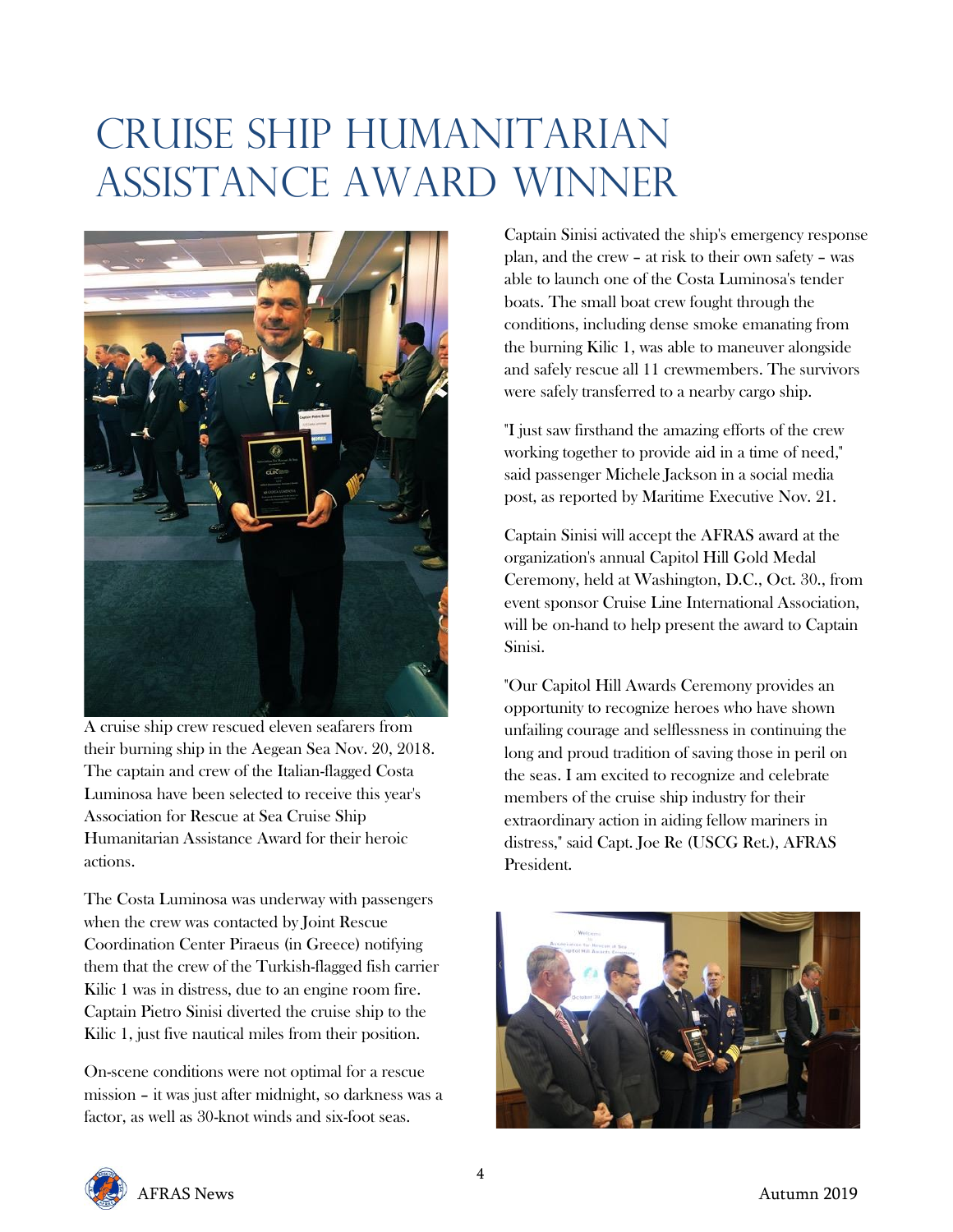## Vice Admiral Thomas R. Sargent III Gold Medal Winner



U.S. Coast Guard helicopter rescue swimmer Petty Officer 2nd Class Michael W. Kelly has been selected as this year's AFRAS Gold Medal winner for saving four mariners aboard a sinking boat in a Nor'easter of the Maine coast in November.

fishing vessel Aaron and Melissa II, which was beset by 50-knot winds and 30-foot seas, 60 miles southeast of Rockland, Maine. The fishing vessel's crew of four had donned survival suits and entered a life raft after it became clear that their boat would sink in the powerful Nor'easter.

Kelly employed his knowledge of maritime search and rescue while the helicopter crew were enroute to the scene, discussing rescue options and developing contingency plans. He was hoisted into near gail-force winds and roiling seas, once on-scene, and began his arduous swim to the life raft with fishing vessel's survivors aboard. Kelly had a fight against nature to get to the raft, with a line cutting through his gloves and cutting his hands wide open in the process.

Kelly, an Aviation Survival Technician stationed at Coast Guard Air Station Cape Cod, will receive his medal at the association's annual Capitol Hill awards ceremony.

The Coast Guardsman was the rescue swimmer aboard the MH-60 Jayhawk rescue helicopter that was dispatched Nov. 14, after mayday calls and an active Emergency Position Indicating Radio Beacon signal was received from the



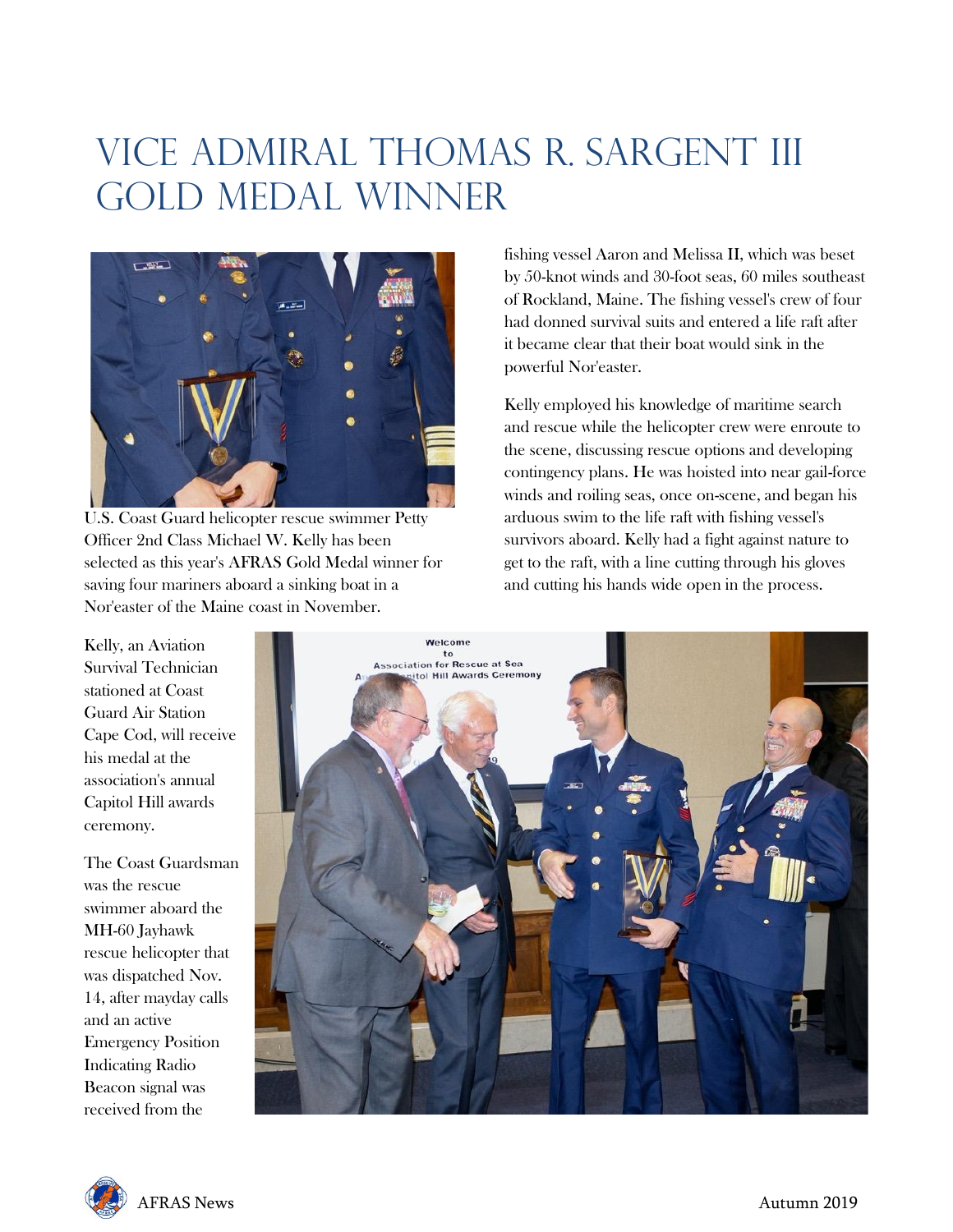

Kelly triaged the weary mariners and briefed them on the order of operations when he finally made it to the raft. The rescue swimmer had to pull each mariner through the water, one-by-one, far enough away from the raft so it wouldn't be blown over by the helicopter's rotor wash to get them safely to a lowered rescue basket for the hoist to safety. Two of the victims were unable to swim. After the final hoist, the exhausted Kelly sank the life raft and was, he himself, hoisted to the safety of the Jayhawk. Petty Officer Kelly will be honored at the annual Association for Rescue at Sea Capitol Hill Gold

Medal Ceremony, to be held at Washington, D.C., Oct. 30.

"Our Capitol Hill Awards Ceremony provides an opportunity to recognize heroes who have shown unfailing courage and selflessness in continuing the long and proud tradition of saving those in peril on the seas. I am excited to recognize and celebrate this active-duty U.S. Coast Guard member for his extraordinary action in aiding fellow mariners in distress," said Capt. Joe Re (USCG Ret.), AFRAS President.

The VADM Thomas Sargent III Gold Medal was initially awarded in 1982 and firmly established for annual presentation since 1987. First called "The AFRAS Gold Medal," its name was changed in 2009 to honor the Association's first Chairman, VADM Thomas Sargent, a former Vice Commandant of the United States Coast Guard. The prestigious award is presented annually to a Coast Guard enlisted man or woman for an act of extraordinary bravery during a rescue at sea.